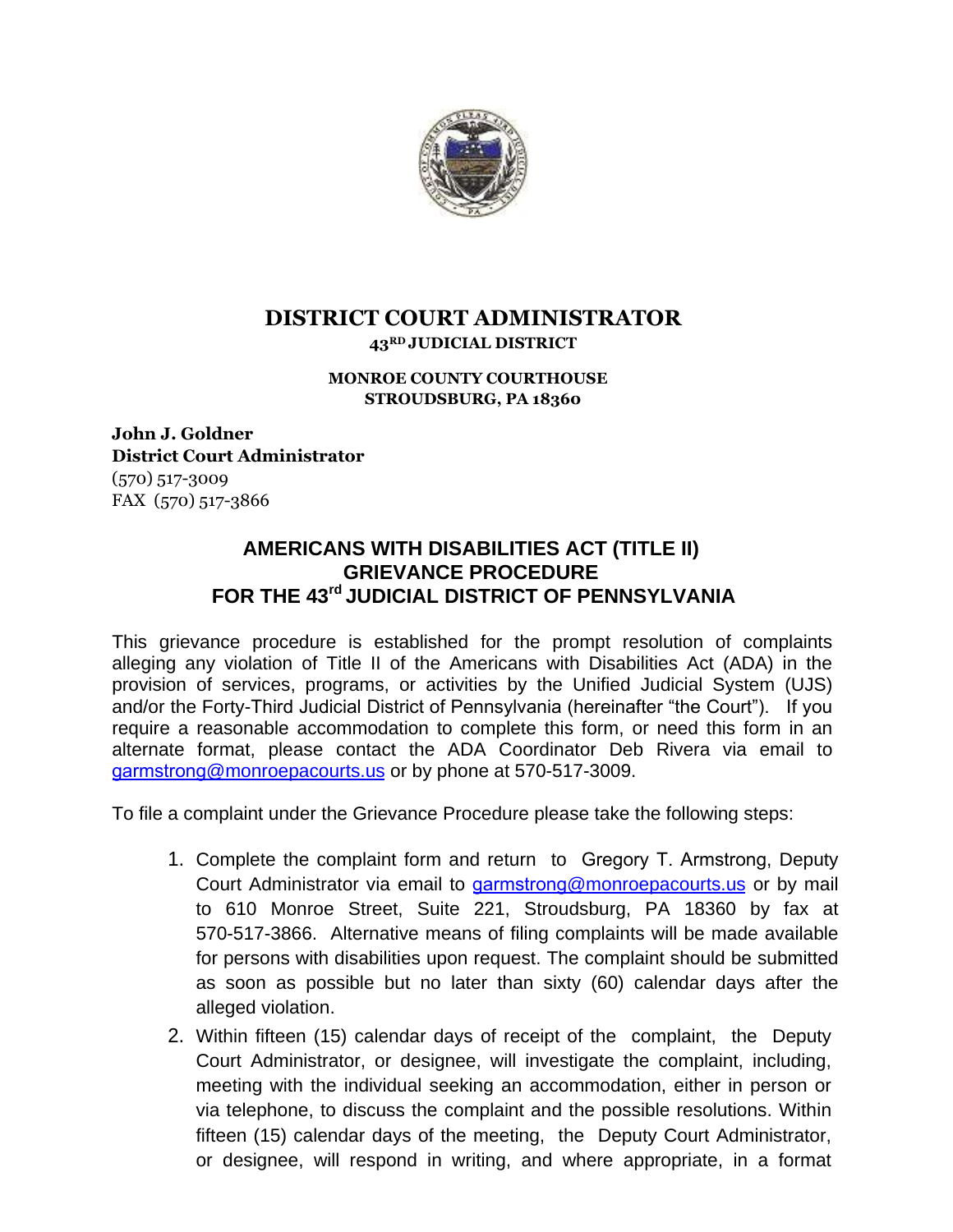accessible to the complainant, such as large print, Braille, or audio. The response will explain the position of the Court and offer options for substantive resolution of the complaint.

3. If the response to the complaint does not satisfactorily resolve the issue, the complainant may appeal the decision within fifteen (15) calendar days after receipt of the response to the District Court Administrator, John J. Goldner. Within fifteen (15) calendar days after receipt of the appeal, the District Court Administrator will meet with the complainant to discuss the complaint and possible resolutions. Within fifteen (15) calendar days after the meeting, the District Court Administrator will respond in writing, and, where appropriate, in a format accessible to the complainant, with a final resolution of the complaint.

This grievance procedure is informal. An individual's participation in this informal process is completely voluntary. Use of this grievance procedure is not a prerequisite to and does not preclude a complainant from pursuing other remedies available under law.

The UJS Policy on Non-Discrimination and Equal Employment Opportunity also encompasses disability-related issues and provides complaint procedures for UJS court users. Any employment-related disability discrimination complaints will be governed by the UJS Policy on Nondiscrimination and Equal Employment Opportunity.